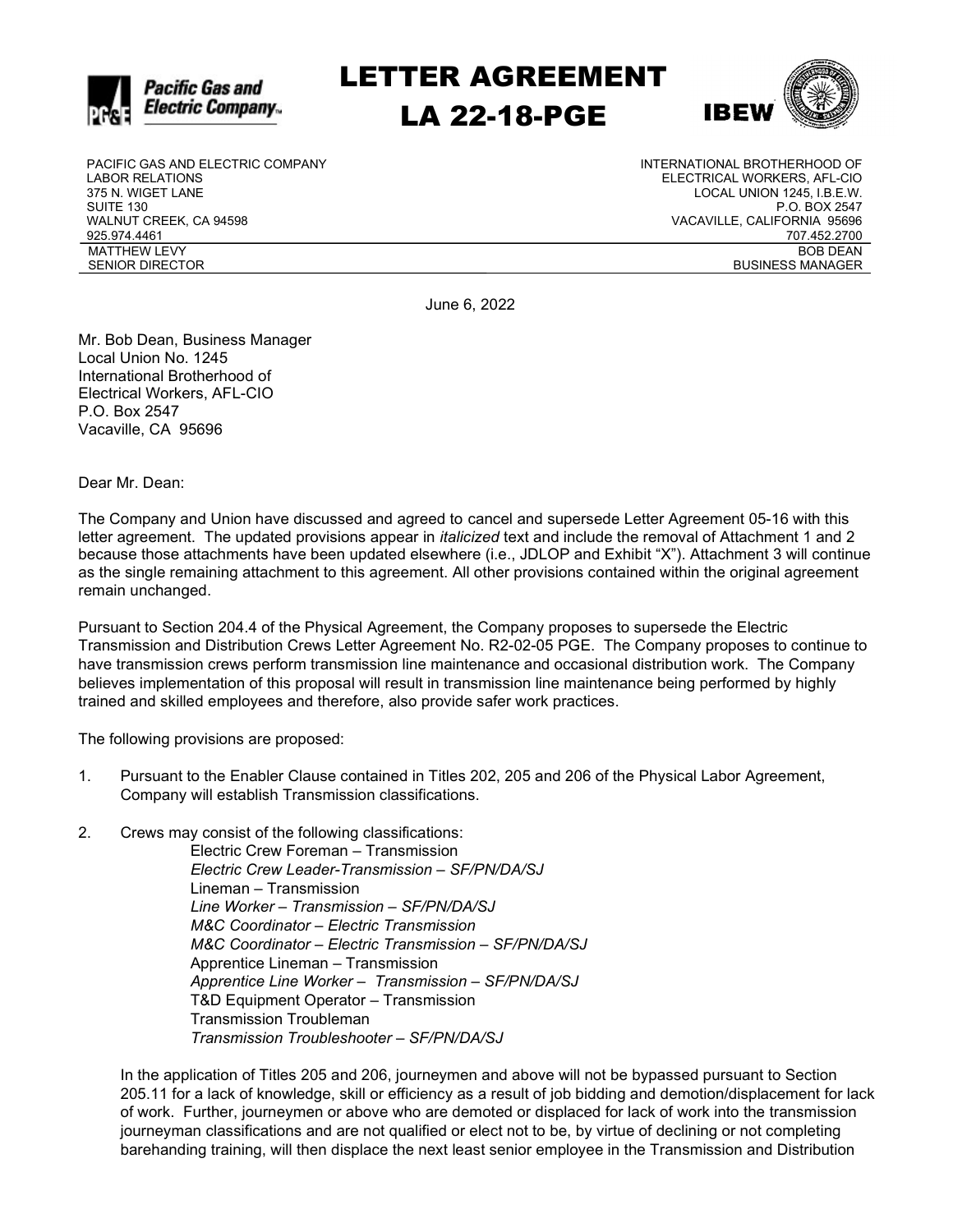Department as provided for in Section 206.4 of the Agreement.

Attached is a list of current headquarters and staffing requirements that may be changed by the Company after meeting and conferring with the Union (Attachment 3).

- 3. Crews will work under the direction of Transmission supervision.
- 4. Qualifications for Electric Transmission Crew classifications and Transmission Troubleman and Transmission Troubleshooter – SF/PN/DA/SJ will include barehanding work procedures.
	- If a journeyman entering a transmission classification does not successfully complete the barehand training, they will be returned to a vacancy in the same classification in a non-transmission area without loss of any current established rights and classification. The headquarters will be within a commutable distance of their current headquarters, or the employee will be returned to a vacancy in his or her classification at the headquarters held immediately prior to bidding to the transmission department.
	- A qualified transmission journeyman who elects not to participate in barehand procedures will not be required to work on energized transmission lines utilizing barehand work procedures, but may be required to participate as part of a barehand transmission crew. This employee will be required to submit bids to non-transmission headquarters. If this employee has not been awarded a bid, based on operational needs, this employee may be returned to a vacancy in his or her classification at the headquarters held immediately prior to bidding to the transmission department.
- 5. Work to be performed will include, but shall not be limited to:
	- routine miscellaneous tower and wood-pole maintenance
	- routine maintenance on distribution under builds associated with transmission work
	- emergency repair
	- hotwash
	- insulator replacement
	- conductor maintenance
	- right-of-way maintenance
	- pole replacement
	- assist distribution crews in area small capital projects (transmission and distribution) and during times of emergency response
	- barehand work
	- any FAA-approved Line work performed with the assistance of a helicopter and approved by the Helicopter Subcommittee and Overview Committee including but not limited to the following:
		- Working from a Bosun's Chair (suspended)
		- Suspended Helicopter Basket (mid span)
		- Suspended Helicopter Basket (transfer to a structure)
		- Suspended Helicopter Harness method (transfer to a pole or a structure)
		- Working from a Helicopter skid
- 6. Prearranged overtime transmission line maintenance assignments will be given first to transmission crews, if practical.
- 7. Emergency overtime pursuant to Title 212 of the Physical Agreement, preferential callout for emergency overtime involving transmission line work will be given to transmission crews as follows:
	- If customers are involved transmission crew headquartered within 60 miles.
	- If no customers are involved available transmission crew.
	- If transmission crews are not available and based on skill and equipment needed, a Distribution crew, General Construction crew or available contractor crew will be called out.
	- Transmission line work is defined as 60 kV and above and all steel transmission tower lines.
	- Transmission line crews will also be available to work on distribution outages if needed and not already assigned.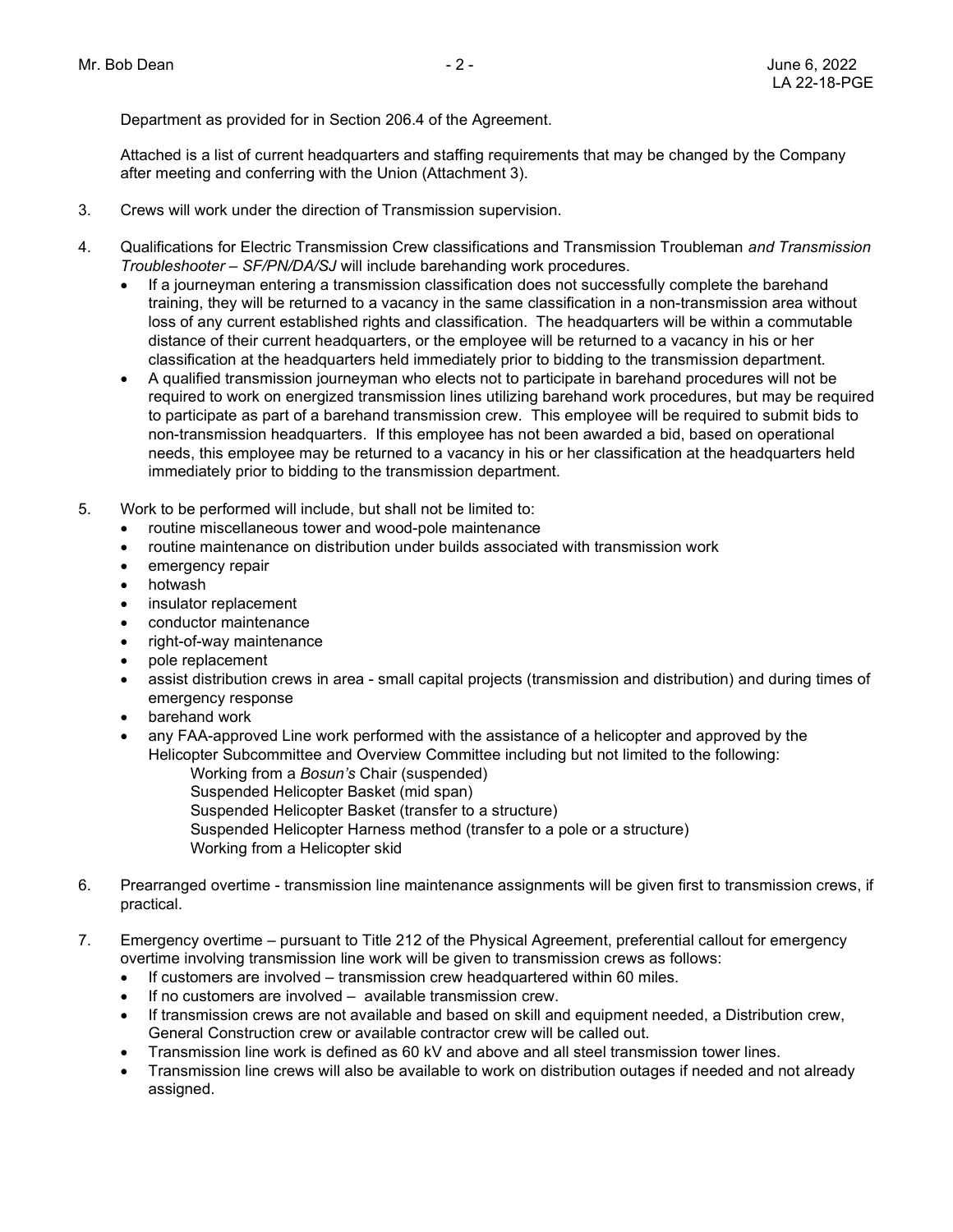- 8. Crews may be assigned to work at any location within the PG&E service territory and on occasion may be assigned work outside of the service territory. When work is to be performed outside of the service territory, Company and Union will negotiate terms and provisions applicable to such assignment, except in mutual aid assignments.
- 9. Expenses will be paid in accordance with Title 201.
- 10. For the purpose of Exhibit XVI of the Agreement, Electric Transmission will be combined with Electric T&D (Title 200 & 300).
- 11. The rate of pay for the classification will be 5% above the equivalent Distribution classifications.
- 12. Employees hired, assigned, placed or bidding into the department will be required to remain in the Transmission Department for two (2) years. Apprentice Lineman – Transmission employees will be required to remain in the Transmission Department for two (2) years after they progress to their respective journey classification. Apprentice Line Worker – Transmission – SF/PN/DA/SJ employees will be subject to the provisions contained within in LA 22-06.

This proposed agreement has been reviewed by Senior Assistant Business Manager Bob Gerstle.

If you agree, please so indicate in the space provided below and return one executed copy of this letter to the Company.

By:

Very truly yours,

PACIFIC GAS AND ELECTRIC COMPANY

Matthew Levy<sup>C</sup> Senior Director

The Union is in agreement.

LOCAL UNION NO. 1245, INTERNATIONAL BROTHERHOOD OF ELECTRICAL WORKERS, AFL-CIO

, 2022 By:  ${Jun 3, 2022}$   ${.2022}$  By:

Bob Dean Business Manager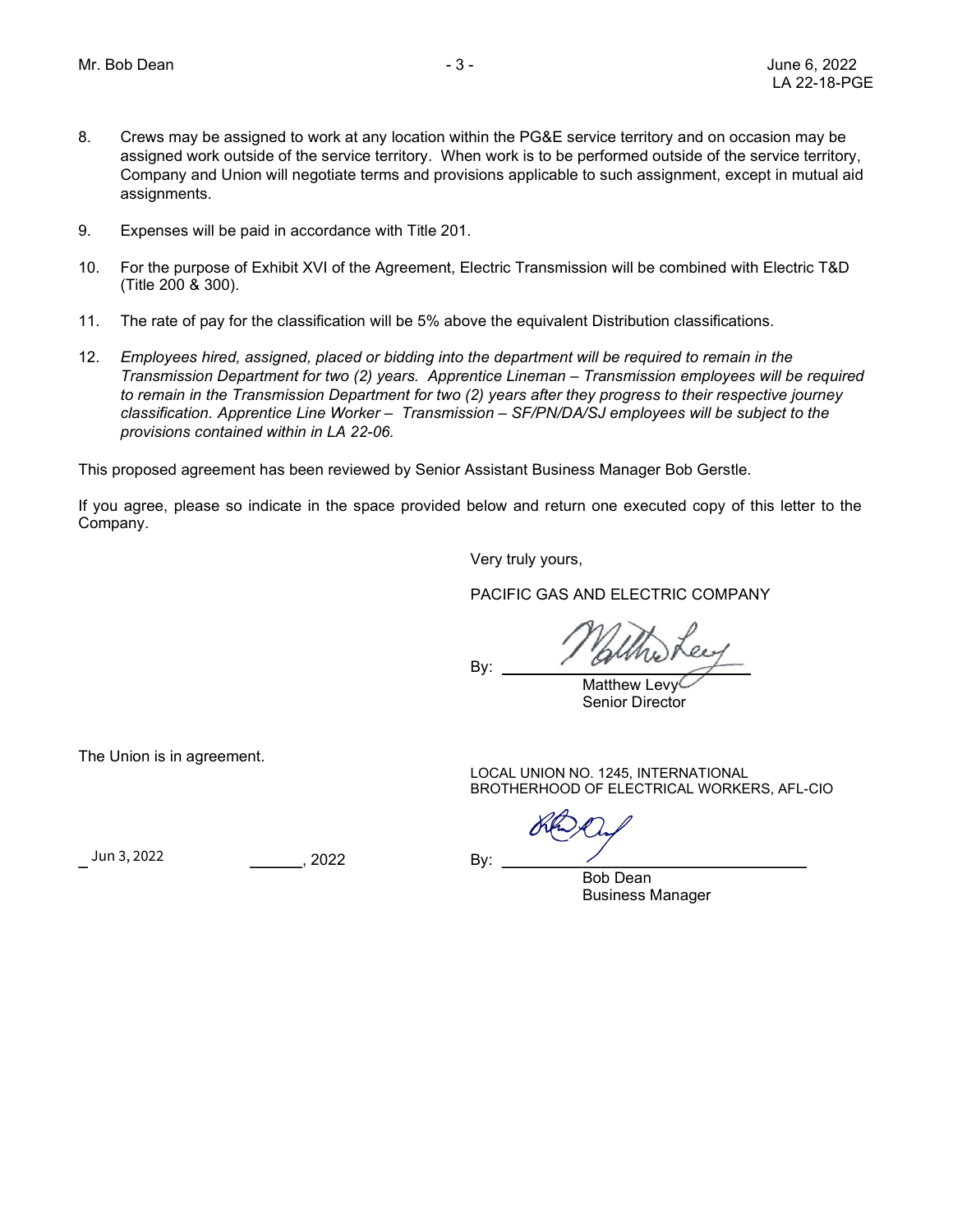## ATTACHMENT 3

The 2005 Staffing of Transmission Crews is currently as follows but may change by the Company after meeting with the Union.

| <b>Headquarters</b> | # of Employees |         |            |           |                |
|---------------------|----------------|---------|------------|-----------|----------------|
|                     | <b>ECF</b>     | Lineman | Oper Clerk | Equip Opr | Total          |
| Table Mountain      |                | 5       |            |           |                |
| Bellota             |                |         |            |           | 6              |
| Moss Landing        |                |         |            |           |                |
| Pismo Beach         |                |         |            |           | 6              |
| Fresno              |                | 5       |            |           |                |
| Sacramento          |                |         |            |           | 5              |
| Lakeville           |                |         |            |           |                |
| San Carlos          |                |         |            |           | $\overline{5}$ |
| Concord             |                |         |            |           |                |
| Midway              |                |         |            |           |                |
| <b>TOTALS</b>       |                | 35      |            |           | 55             |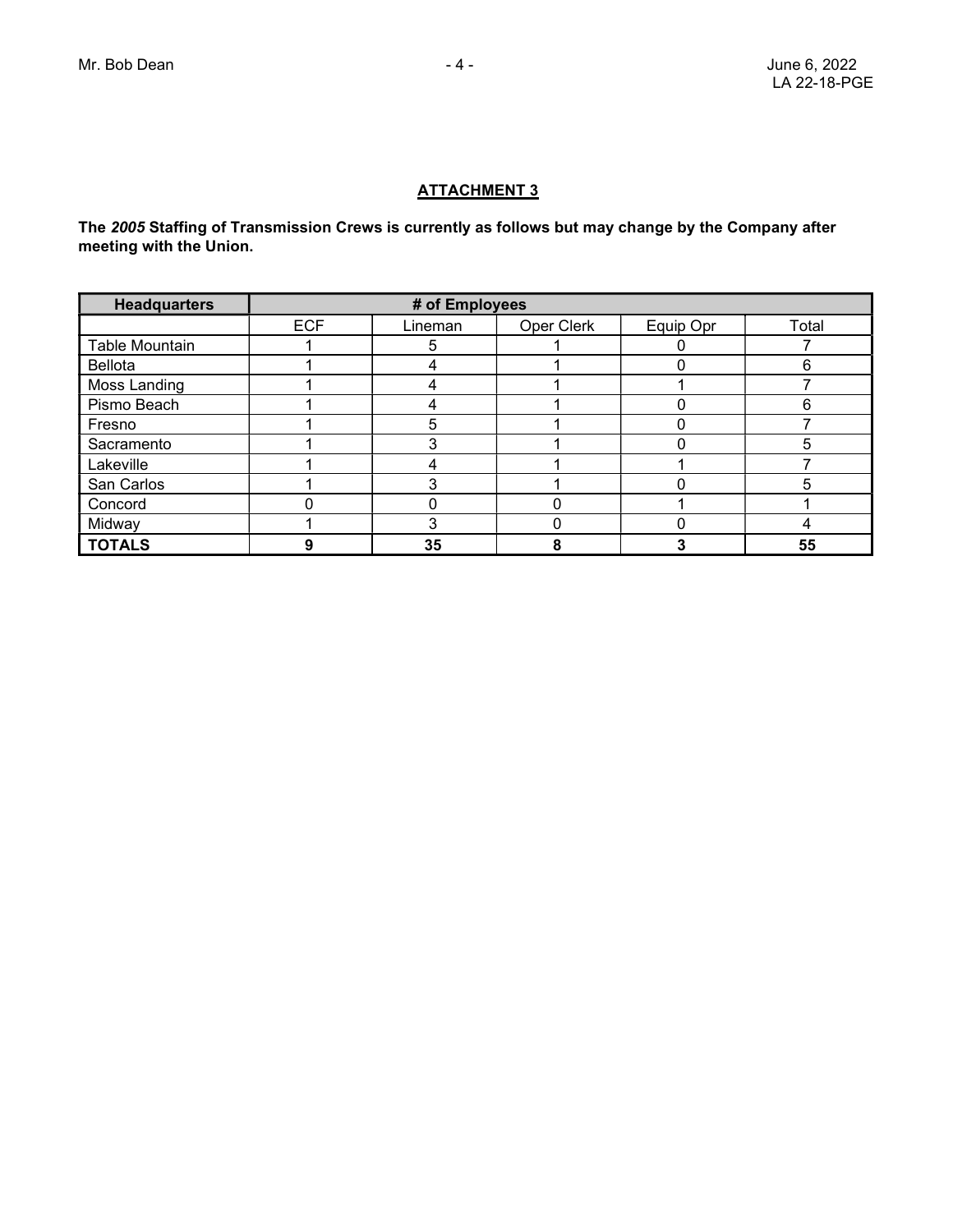## LA-22-18-PGE - Transmission Bid Lock Letter Agreement

Final Audit Report 2022-06-06

| Created:        | 2022-06-03                                   |
|-----------------|----------------------------------------------|
| By:             | IBEW 1245 (documents@ibew1245.com)           |
| Status:         | Signed                                       |
| Transaction ID: | CBJCHBCAABAAtxpT5WJPiOiX4g7vcqiZjzzKZNydpNLp |

## "LA-22-18-PGE - Transmission Bid Lock Letter Agreement" Hist ory

- Document created by IBEW 1245 (documents@ibew1245.com) 2022-06-03 - 7:03:19 PM GMT- IP address: 50.255.48.53
- Document emailed to Bryan Carroll (bpc5@ibew1245.com) for approval 2022-06-03 - 7:03:25 PM GMT
- Document emailed to Bob Gerstle (bjg4@ibew1245.com) for approval 2022-06-03 - 7:03:25 PM GMT
- $\mathbb{R}$  Document emailed to Mike Adayan (mxap@ibew1245.com) for approval 2022-06-03 - 7:03:26 PM GMT
- Document emailed to david sankey (d2sd@ibew1245.com) for approval 2022-06-03 - 7:03:26 PM GMT
- **E**. Document emailed to Roberto Balistreri (rnbj@ibew1245.com) for approval 2022-06-03 - 7:03:26 PM GMT
- Email viewed by david sankey (d2sd@ibew1245.com) 2022-06-03 - 7:33:00 PM GMT- IP address: 64.201.110.216
- Email viewed by Bryan Carroll (bpc5@ibew1245.com) 2022-06-03 - 8:22:54 PM GMT- IP address: 23.252.91.120
- $\mathscr{O}_\bullet$  Document approved by Bryan Carroll (bpc5@ibew1245.com) Approval Date: 2022-06-03 - 8:28:16 PM GMT - Time Source: server- IP address: 23.252.91.120
- **Email viewed by Bob Gerstle (big4@ibew1245.com)** 2022-06-03 - 8:50:59 PM GMT- IP address: 99.178.116.6



Powered by Adobe **Acrobat Sign**